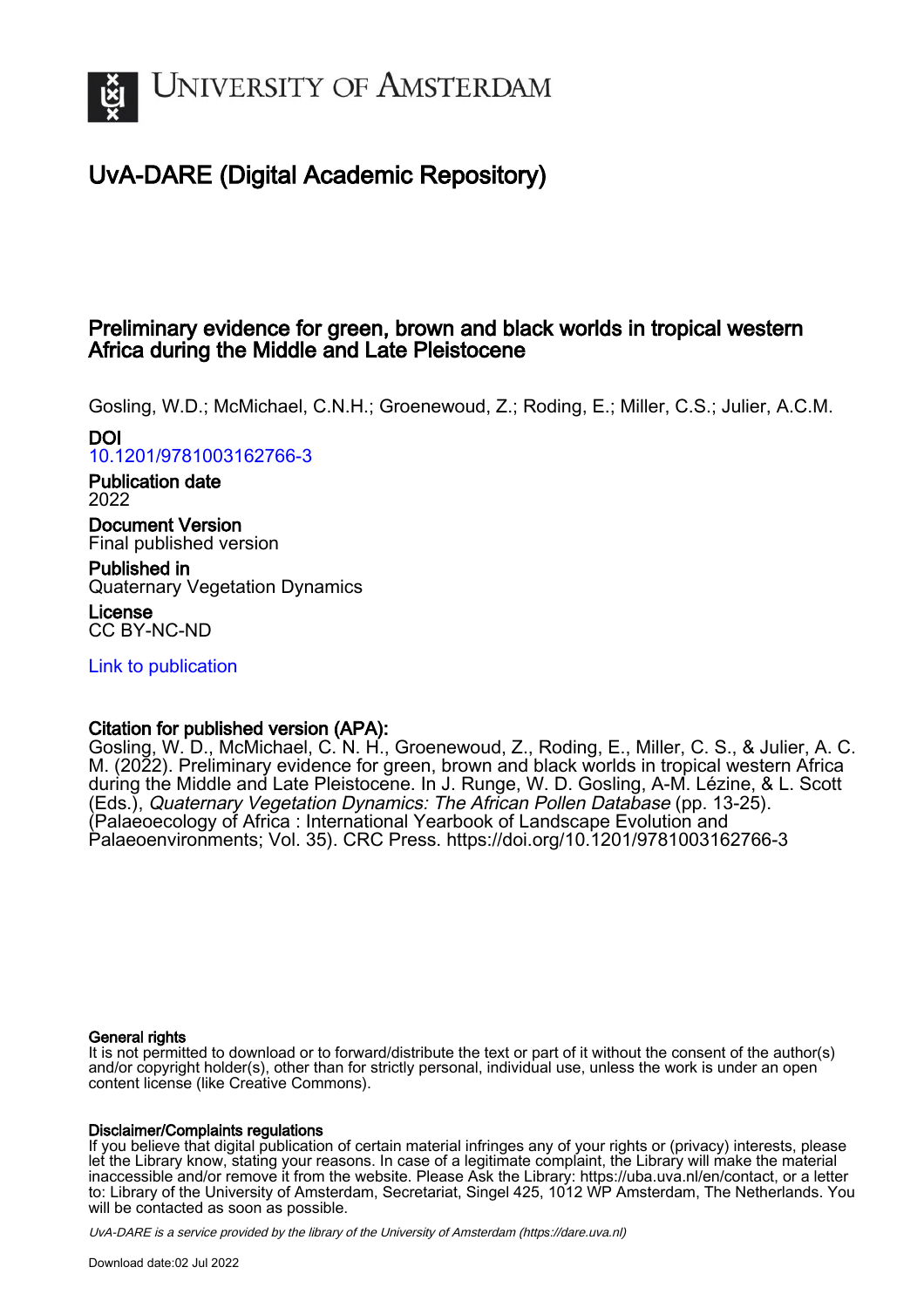# **CHAPTER 3**

# **[Preliminary evidence for green, brown and black](#page--1-0) worlds in tropical western Africa during the Middle and Late Pleistocene**

William D. Gosling, Crystal N.H. McMichael, Zoë Groenewoud & Eleonora Roding

*Institute for Biodiversity and Ecosystems Dynamics, University of Amsterdam, Amsterdam, The Netherlands*

Charlotte S. Miller

*Leeds Trinity University, Leeds, United Kingdom*

Adele C.M. Julier

*Plant Conservation Unit, University of Cape Town, Cape Town, South Africa*

ABSTRACT: Modern ecological studies indicate that the degree of openness in African vegetation cover is determined, in part, by the presence of herbivores and fire as consumers of vegetation. Where herbivores are the dominant consumer of vegetation the resultant open state is described as a 'brown' world. Where fire is the dominant consumer of vegetation the resultant open state is described as a 'black' world. While if neither consumer is dominant then a more closed canopy states arises that is described as a 'green'world. Here we use palaeoecological data obtained from Lake Bosumtwi (Ghana) to characterize green, brown, and black worlds during two short sections of around 1000 years each, deposited around 200,000 and 100,000 years ago (Middle and Late Pleistocene). We characterize the vegetation cover using pollen and phytoliths, herbivory using *Sporormiella* and fire using micro-charcoal. We find that during *c.* 1000 years of the Middle Pleistocene fire was the major consumer of vegetation, while during *c.* 1000 years in the Late Pleistocene herbivores were relatively more important consumers of vegetation. We therefore suggest that the Middle Pleistocene section represents a black world, while in the Late Pleistocene section we capture a combination of green, brown and black worlds. The duration of these states seems to range from centuries to millennia and transitions are observed to occur in both an abrupt and a stepwise fashion. These preliminary data demonstrate how palaeoecological information can be used to gain insights into past landscape scale processes over thousands of years. Further work is required to test the robustness of these findings and to provide a higher temporal resolution to aid the link with modern ecological studies.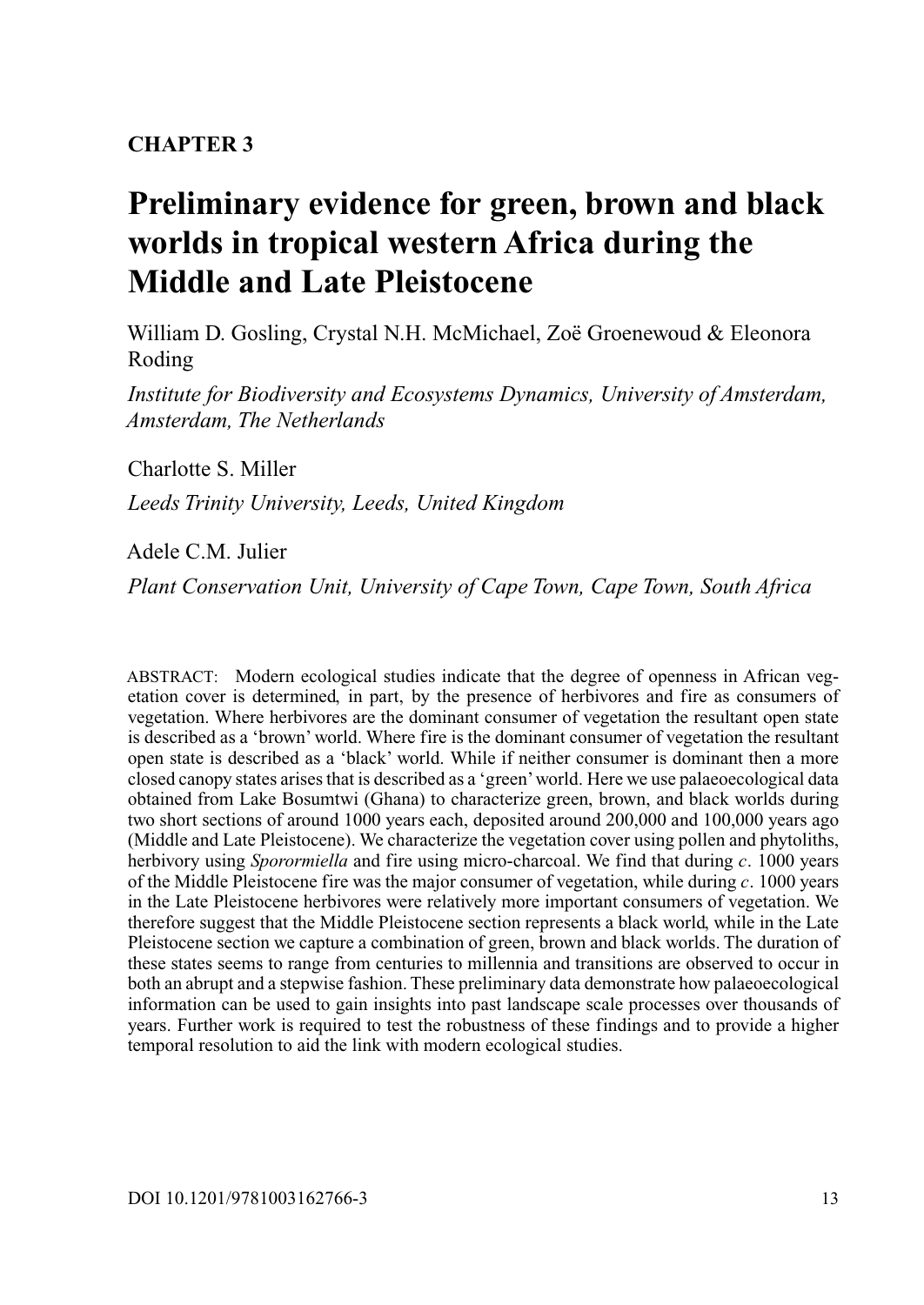#### **3.1 INTRODUCTION**

The theory of 'alternative stable states' proposes that biotic and abiotic feedbacks can determine the composition and structure of an ecosystem regardless of external factors, such as climate (May 1977; Scheffer *et al.* 2001). The presence of herbivory and fire activity in African landscapes has long been suggested to be a key factor in determining the openness of the vegetation cover (Stebbing 1937). To characterize the role of herbivory and fire as mechanisms determining the degree of vegetation openness (alternative stable state) William Bond developed the concept of 'green', 'brown' and 'black' worlds (Figure 1; Bond 2005; Bond 2019). This 'multi-coloured' world model comprises three vegetation states based on differences in herbivory and fire as consumers of vegetation: (i) a 'green' world where consumers (herbivores and fires) are at sufficiently low occurrence levels as to not influence vegetation growth and consequently vegetation cover is more closed and primarily controlled by plant resource acquisition, (ii) a 'brown' world where an abundance of herbivores consuming seeds, seedlings and saplings means a more open vegetation structure, and (iii) a 'black' world where the frequent occurrence of fires consuming vegetation means a more open vegetation structure.

Modern studies in African savannas have demonstrated that herbivory and fire play an important role in the complex interactions that determine vegetation openness (Sankaran *et al.* 2008) and consequently the regulation of both are routinely used in landscape management (Roques *et al.* 2001). Evidence from modern exclosure experiments has demonstrated that the removal of animals from ecosystems can result in changes to vegetation state on timescales of years to decades (e.g. Riginos *et al.* 2012; Staver *et al.* 2009). While the manipulation of fire regimes, through experimental burns and fire suppression initiatives, have demonstrated vegetation state can also be altered through these processes on decadal timescales (e.g. Enslin *et al.* 2000; King *et al.* 1997). Over the longer-term (*>*100s of years) palaeoecological data have revealed that past changes in herbivory and fire activity have altered African vegetation composition and structure (e.g. Ivory and Russell 2016; Runcia *et al.* 2009; Shanahan *et al.* 2016). Palaeoecological data therefore provide an opportunity to search for evidence of the green, brown and black worlds proposed by Bond (2005), test the timescales of their stability, and discover how transitions between them occur.

Based on Bond's multi-coloured world model it can be suggested that the addition, or subtraction, of either herbivory or fire as a consumer of vegetation in a landscape would result in a shift in the degree of openness (Figure 1). Here we use palaeoecological data to parametrize vegetation openness (Poaceae pollen/phytoliths), herbivory (*Sporormiella*) and fire (charcoal) to provide 'snap shots' of vegetation states in tropical western Africa during the Middle and Late Pleistocene. We use these data to identify periods of time when consumers (both animals and fires) did, and did not, exert a dominant control over the vegetation openness.



**Figure 1.** Conceptual panorama of vegetation change across an African landscape dependent on the dominant consumer of vegetation. Green = absence of consumers. Brown = herbivores are the dominant consumers. Black = fire is the dominant consumer.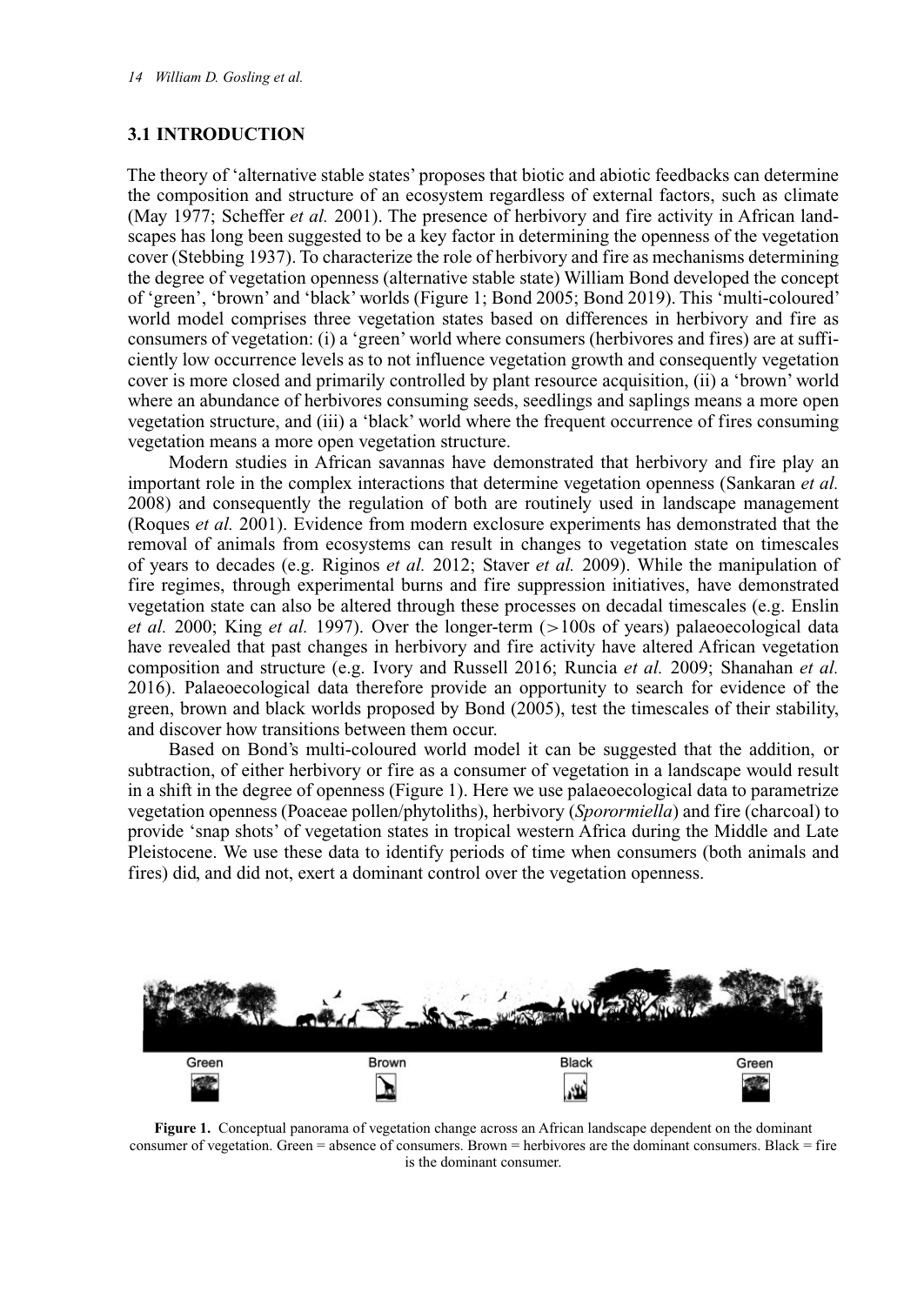

**Figure 2.** Major vegetation types of western Africa relative to Lake Bosumtwi (Ghana). Vegetation classifications follow White (1983).

#### **3.2 MATERIALS AND METHODS**

#### **3.2.1 Study site**

Lake Bosumtwi (06◦ 30' 06.04" N, 01◦ 24' 52.14" W, 97 metres above sea level; Figure 2) was formed by a meteorite impact *c.* 1 million years ago and is a hydrologically closed system (Koeberl *et al.* 1998). The International Continental Scientific Drilling Program (ICDP) Lake Bosumtwi drilling project extracted a *c.* 295 m sediment core from the centre of the basin in 2004 (named BOS04-5B) (Koeberl *et al.* 2005; Koeberl *et al.* 2007).

Lake Bosumtwi lies within the seasonal migration path of the Intertropical Convergence Zone (ITCZ) and moisture is also delivered to the site by the West African monsoon (Nicholson 2009). This climate configuration results in a strong gradient of decreasing precipitation from south to north across western Africa. Concomitant with the climate gradient is a vegetation gradient which means that today Lake Bosumtwi is surrounded by semi-deciduous forest, with evergreen forest to the south, and savanna to the north (Figure 2; White 1983). Analysis of ancient pollen contained within the BOS04-5B core revealed multiple transitions between forest and savanna vegetation during the last *c.* 520,000 years which have been linked to multimillennial, orbitally forced, climate changes (Miller and Gosling 2014; Miller *et al.* 2016). In this study, two short (*c.* 5 m) sections of the core, in which vegetation transitions had previously been identified, were sub-sampled for further palaeoecological analysis to explore the impact of shorter-term landscape-scale process on past vegetation dynamics (Figure 3; Gosling *et al.* 2021).

#### **3.2.2 Chronological control**

Previously published radiometric dates indicate that the meteorite which formed Lake Bosumtwi impacted the Earth *c*.  $1.07 \pm 0.05$  million years ago (Koeberl *et al.* 1998). Subsequent sediment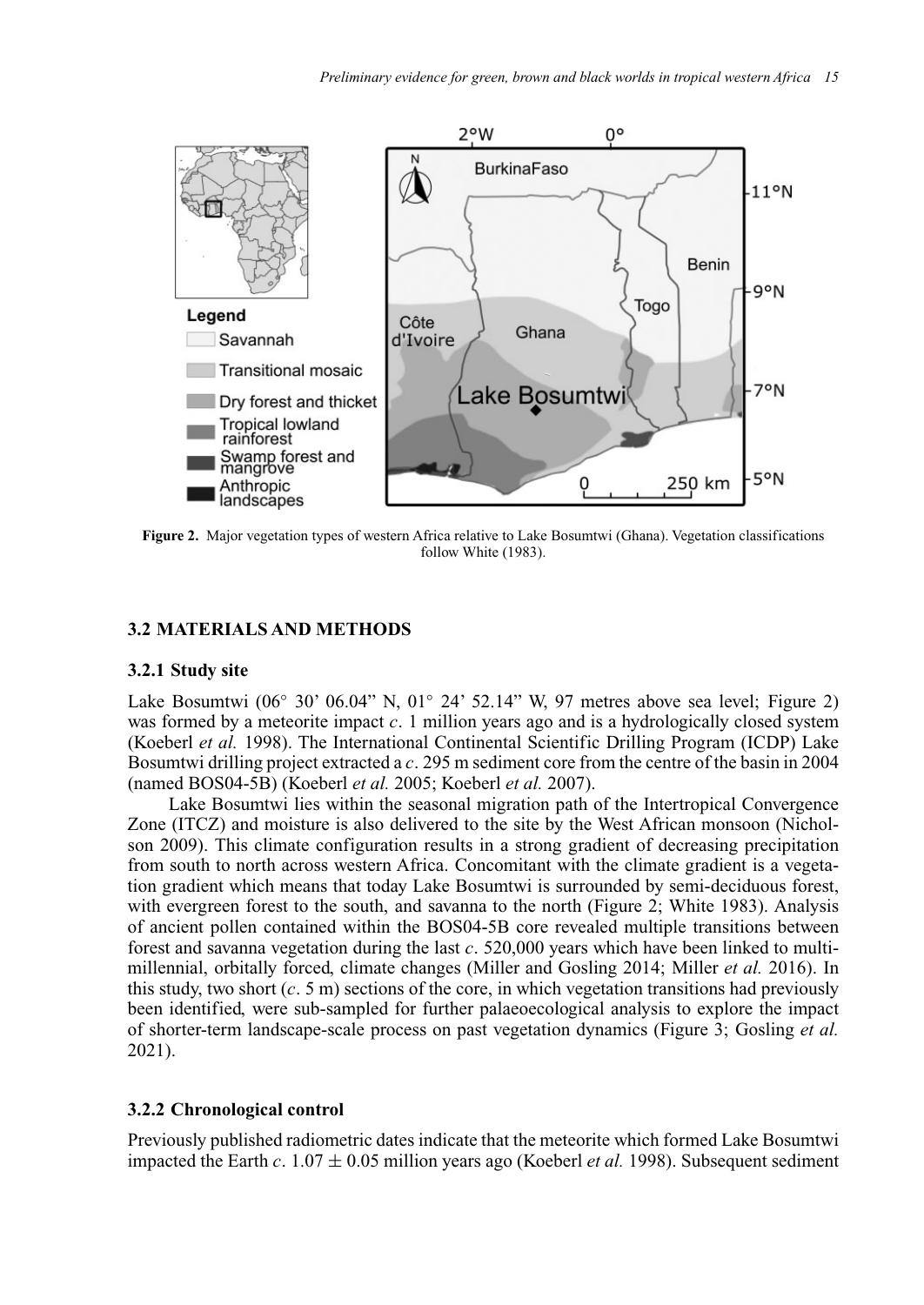

**Figure 3.** Position of the two sections focused on in this study (grey bars) from Lake Bosumtwi relative to previous palaeoecological work (modified from Miller *et al.* 2016).

accumulation through the core has been constrained by radiocarbon, U-series and optically stimulated luminance dating (Shanahan *et al.* 2013a). The two sections of the BOS04-5B core focused on here were recovered from 61.25–56.05 and 38.85–33.45 metres below lake floor (mblf) (Figure 3). Based on the radiometric dating these two sections were likely deposited during the Middle Pleistocene (*c.* 200,000 years ago) and Late Pleistocene (*c.* 100,000 years ago) respectively (Miller *et al.* 2016).

Previous studies into sediment deposition within Lake Bosumtwi indicated that the lightdark couplets of laminations within the sediments likely represent seasonal cycles (Shanahan *et al.* 2013b). Therefore, to gain a minimum estimate of the timescale over which these sections were deposited, the number of laminations within each section was counted on the basis that the sediment core images were included in the initial core descriptions.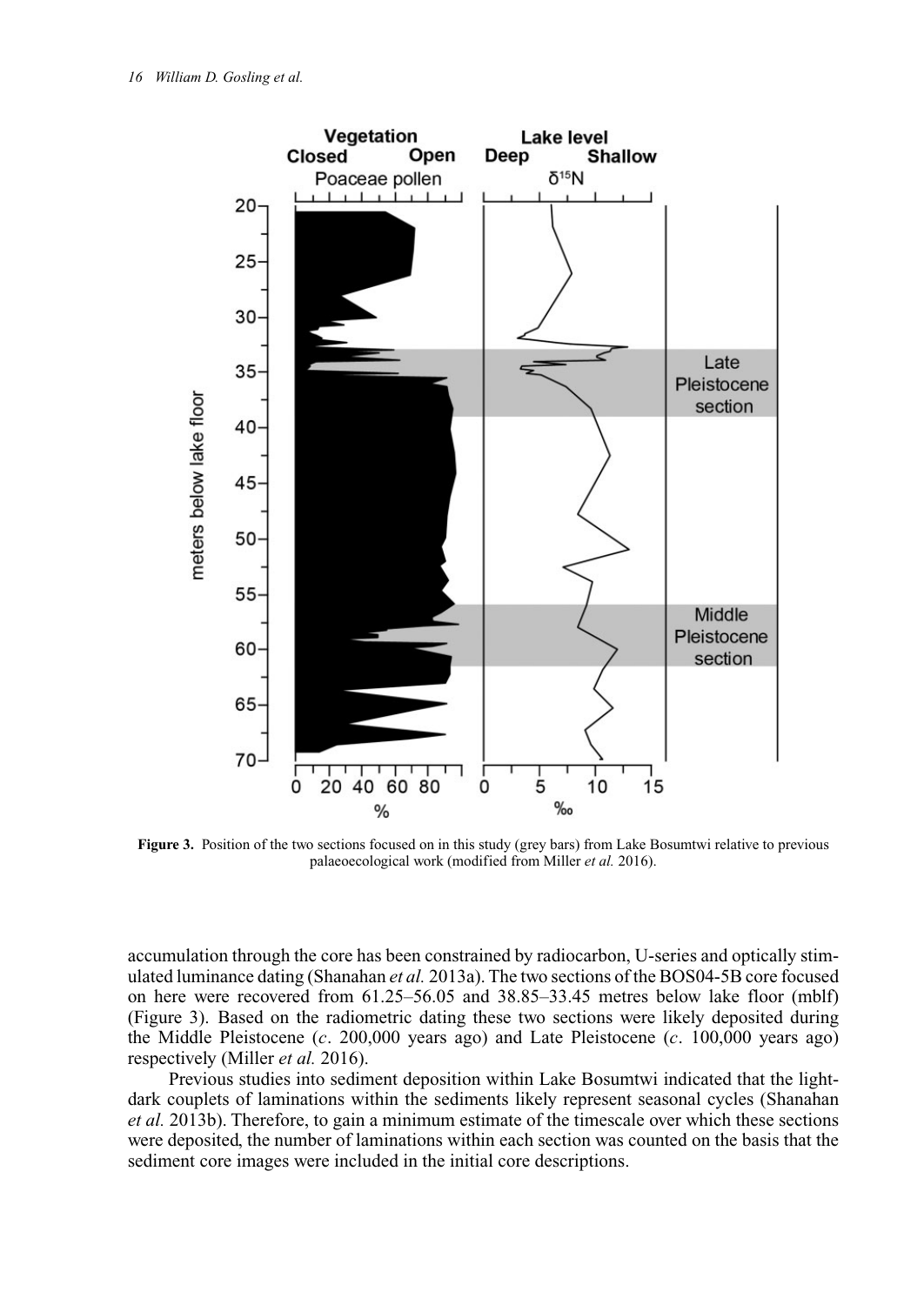### **3.2.3 Palaeoecological analysis**

Twenty sub-samples were prepared for palaeoecological analysis across each of the two sections using standard techniques including density separation, acetolysis and sieving at  $180 \mu m$  (Moore *et al.* 1991). An exotic marker (*Lycopodium*) was added to each sample to allow the concentration of microscopic remains to be calculated (Stockmarr 1971); University of Lund, batch #483216, containing 18,583 grains ± 4*.*1%. Each sub-sample was analysed for the concentration of Poaceae pollen, *Sporormiella*, and micro-charcoal  $(< 180 \,\mu m)$ ; identifications followed Gosling *et al.* (2013), van Geel and Aptroot (2006), and Whitlock and Larsen (2001) respectively. Phytoliths were also present in the prepared slides. Phytolith concentration from the same sub-samples were analysed across the Middle Pleistocene section; phytolith identifications were based on Piperno (2006).

## **3.2.4 Statistical analysis and data presentation**

To assess the robustness of the palaeoecological datasets 95% confidence intervals were calculated (following Maher 1981). Bayesian Change Point (BCP) analysis (Barry and Hartigan 1993), which determines if there is a significant change in the mean of the variable at a given point in a time series, was used on: (i) *Sporormiella* (herbivore) concentration, and (ii) micro-charcoal (fire) concentration data. The posterior probabilities of the BCP analysis indicated the likelihood of significant change of those variables at each time step sampled (Barry and Hartigan 1993; Blois *et al.* 2011). Where the posterior probability of the BCP analysis exceeded 0.8 for *Sporormiella* or charcoal, a zone boundary was defined, indicating a significant change in herbivory or fire activity. Data were plotted using C2 (Juggins 2005).

# **3.3 RESULTS**

Previously published radiometric dating indicates that the two sections studied here were deposited during the Middle and Late Pleistocene (Figure 3; Shanahan *et al.* 2013a). The results of the younger section are presented in the upper panel (Figure 4A) and the results of the older section are presented in the lower panel (Figure 4B).

# **3.3.1 Lamination counting**

Approximately 1200 light-dark couplets of laminations were identified in the Middle Pleistocene section; however, no laminations could be identified in three parts of the section at: 60.25– 59.85, 58.65–58.45, and 57.05–56.85 mblf (Figure 4B). Approximately 750 light-dark couplets of laminations were identified for the Late Pleistocene section; however, no laminations could be identified between 34.45 and 33.45 mblf (Figure 4A).

# **3.3.2 Palaeoecological analysis**

For the Middle Pleistocene section two abrupt changes in vegetation consuming processes were detected by the BCP analysis at 59.25 (micro-charcoal) and 56.65 (*Sporormiella*) mblf defining three zones (Zones i, ii, and iii; Figure 4B). Within Zone i Poaceae pollen occurs in high concentrations (mean of  $38,000$  grains/cm<sup>3</sup>), Poaceae phytoliths, tree phytoliths and micro-charcoal are ever present but are highly variable in concentration (1100–46,000 Poaceae phytoliths/cm<sup>3</sup>, 28,000–240,000 tree phytoliths/cm<sup>3</sup>, and 250,000–1,600,000 fragments/cm<sup>3</sup>),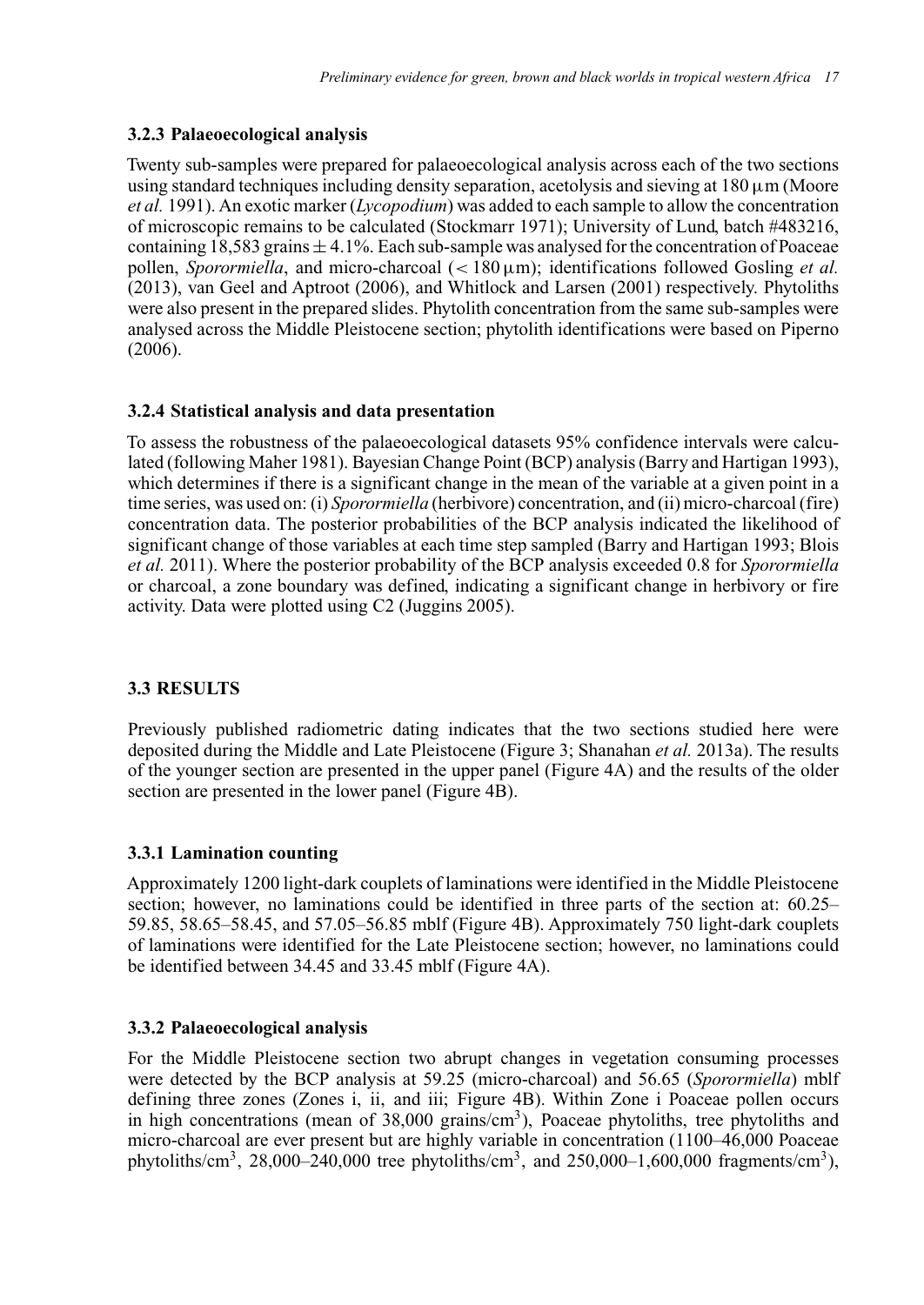and *Sporormiella* is absent. In Zone ii Poaceae pollen is continually present at medium concentration (mean 26,000 grains/cm3), Poaceae phytoliths, tree phytoliths and micro-charcoal are usually present and highly variable in concentration  $(4000-127,000)$  Poaceae phytoliths/cm<sup>3</sup>, 0– 360,000 tree phytoliths/cm3, 199,000–6,194,000 fragments/cm3), and *Sporormiella* is absent. In Zone iii Poaceae pollen and phytoliths occur at high concentrations (mean  $35,000$  grains/cm<sup>3</sup> and  $34,000$  phytoliths/cm<sup>3</sup> respectively), but tree phytoliths are absent; micro-charcoal is variable (395,000–978,000 fragments/cm3), and *Sporormiella* is continually present (395–1133 spores/ $\text{cm}^3$ ).

For the Late Pleistocene section two abrupt changes in vegetation consuming processes were detected by the BCP analysis at 36.45 (*Sporormiella* and micro-charcoal) and 34.25 (*Sporormiella*) mblf defining three zones (Zones I, II, and III; Figure 4A). Within Zone I Poaceae pollen (17,000 grains/cm3), *Sporormiella* (mean 1200 spores/cm3), and micro-charcoal (mean  $291,000$  particles/cm<sup>3</sup>) are all relatively highly abundant within the section. In Zone II Poaceae pollen (mean 14,000 grains/cm3) are abundant, while *Sporormiella* and micro-charcoal vary widely  $(0-8400 \text{ spores/cm}^3$  and  $15,000-496,000 \text{ fragments/cm}^3$  respectively). In Zone III Poaceae pollen (mean  $2700 \text{ grains/cm}^3$ ) and micro-charcoal (mean  $4400 \text{ fragments/cm}^3$ ) are relatively low, while *Sporormiella* varies (0–4000 spores/cm<sup>3</sup>) in concentration.

#### **3.4 DISCUSSION**

#### **3.4.1 Timescales of deposition**

Radiometric dating indicates that the Middle Pleistocene section was deposited *c.* 200,000 years ago during a period of high eccentricity in the Earth's orbital cycle (Miller *et al.* 2016). This orbital configuration of northern hemisphere insolation maximum, during a precession minimum and an eccentricity maximum, extenuates seasonal variations at Lake Bosumtwi (6◦N). Therefore, this period of time likely represents ecosystem functioning under high seasonal stress, and a consistently low level of Lake Bosumtwi during this period (Figure 2). The Late Pleistocene section is indicated to have been deposited *c.* 100,000 years ago as part of the longer transition out of the last interglacial period and includes a period of relatively higher lake levels (Figure 2).

Lamination counting within the two sections revealed 1200 light-dark couplets in 5.2 m of sediment in the Middle Pleistocene section, and 750 light-dark couplets in 5.4 m in the Late Pleistocene section. These counts were derived from visual inspection of digital core scan images and consequently likely represent an under-estimate of the true number of bands present because some may not have been captured in the digital imagery of the core surface. To reveal all bands, and develop a robust internal chronology, further analysis of the sediments in thin section is required. The preliminary analysis presented here shows this is a promising line of investigation and, based on the visible bands, it can be roughly estimated that the period of deposition represented by each of these sections is more than 1000 years. The relatively higher number of bands in the older section could be related to the enhanced seasonality and lower sedimentation rates during this period.

#### **3.4.2 Evidence for green, brown and black worlds**

Fire (charcoal) was ever present, and highly abundant, in the Middle Pleistocene section (Zone i, ii and iii in Figure 4B), while herbivores (*Sporormiella*) only appear in the uppermost samples (Zone iii in Figure 4B). The first transition (Zone i to Zone ii) is defined by a change in fire activity that is coincident with a slight drop in the average concentration of Poaceae pollen, however, no directional change in the concentration of Poaceae or tree phytoliths is discernible at this time. This suggests that vegetation state did not change significantly. The second transition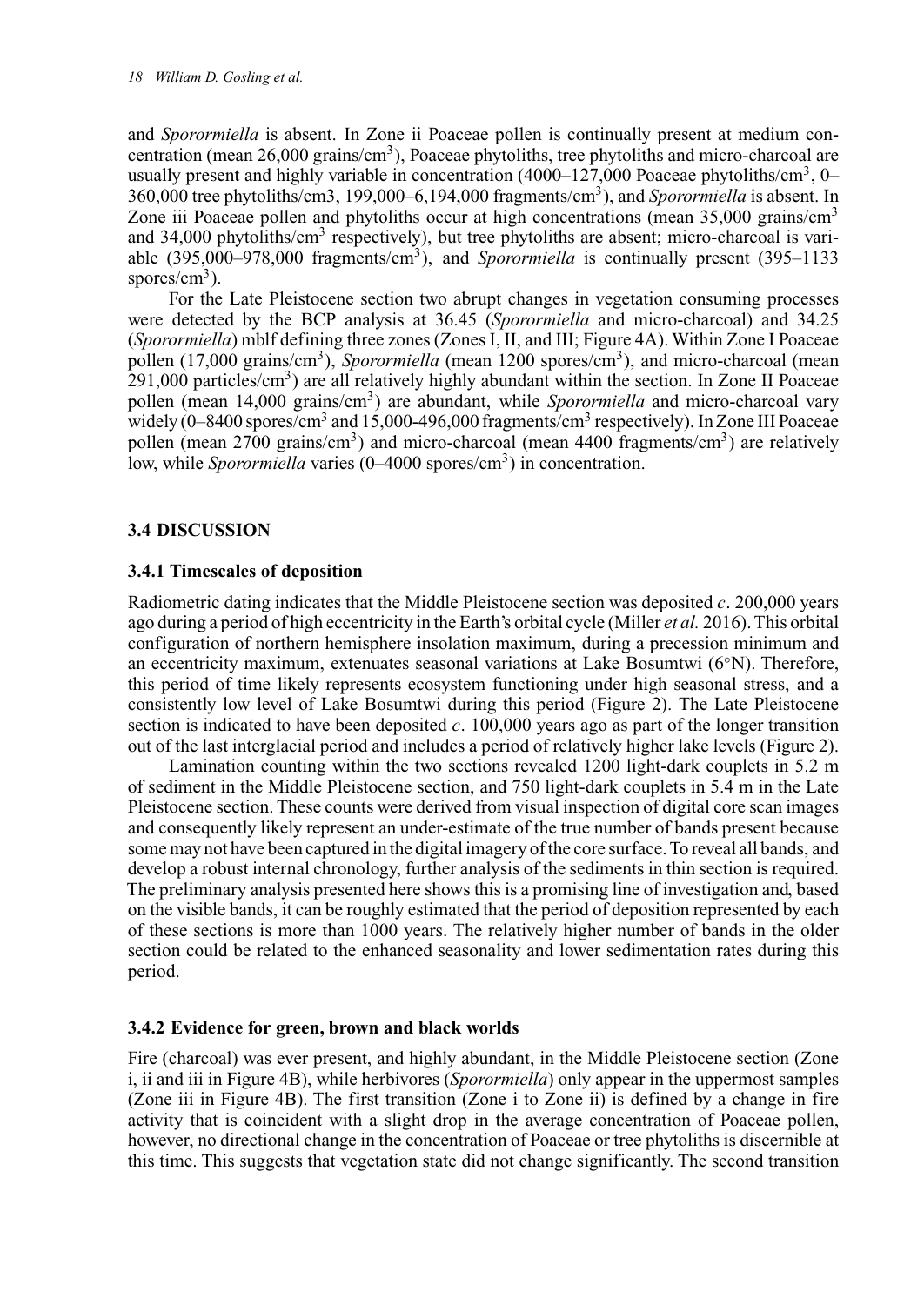

**Figure 4.** Palaeoecological diagram from two portions of the Lake Bosumtwi (BOS05-3B) sedimentary record: (A) Late Pleistocene (*c.* 39.0-33.0 mblf), and (B) Middle Pleistocene (*c.* 56.0–61.5 mblf). Dark grey plus symbols indicate upper and lower confidence intervals (95%). Horizontal light grey bands indicate portions of the sediment without laminations. For 'Abrupt change' curves: black dotted line indicates BCP analysis of *Sporormiella* concentration data, black dashed line indicated BCP analysis of micro-charcoal concentration data, vertical solid grey line indicates 0.8 significance threshold. In the case of one sample, at 59.25 mblf, the concentration of charcoal fragments exceeds the scales shown and the upper value is indicated numerically. Raw data available from Gosling *et al.* (2021).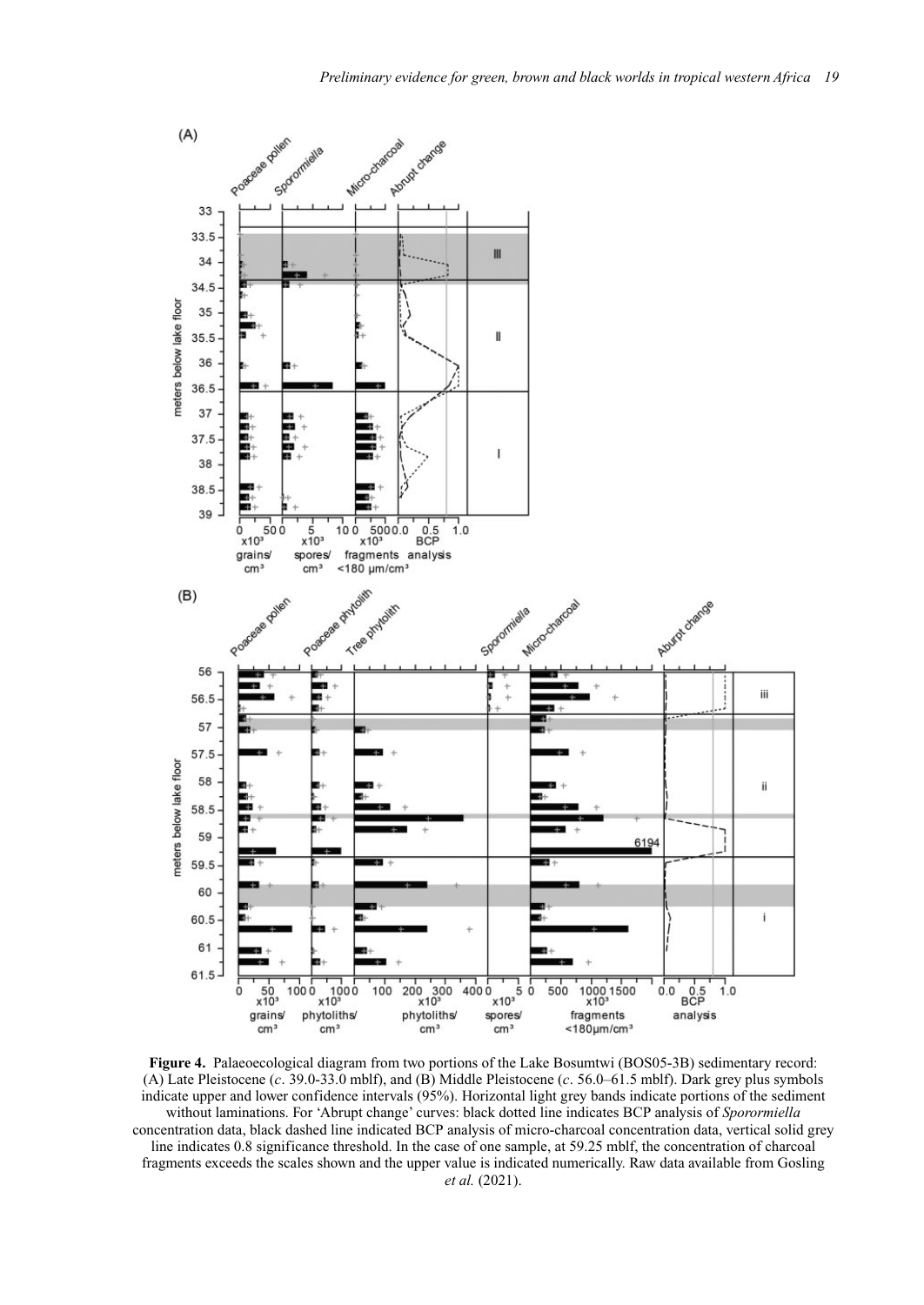(Zone ii to Zone iii) is defined by the appearance of herbivores, and is associated with the loss of tree phytoliths and the rise of Poaceae pollen and phytolith concentrations. This suggests that increased herbivory did diminish, or alter, the woody component of the vegetation. Throughout this section the high concentration of Poaceae (indicated by both pollen and phytoliths) with a variable woody component (indicated by the tree phytoliths) suggests that the landscape around Lake Bosumtwi during this short snapshot of the Middle Pleistocene was similar to the open vegetation found in the forest-savannah transition zone *c.* 250 km north of Lake Bosumtwi today (Julier *et al.* 2018), rather than the closed vegetation found close to the site today (Julier *et al.* 2019; Figure 1). Today in the transition zone fires during the dry season (November-March) limit juvenile establishment and sapling recruitment (Armani *et al.* 2018). The enhanced seasonality during this part of the Middle Pleistocene likely resulted in two prolonged and intense dry seasons during which burning could have occurred. The enhanced seasonality likely meant that fire was an even greater consumer of vegetation then than it is today in the transition zone, suggesting that this entire section likely represents 'black' world open vegetation.

Fire activity and herbivory both change through the Late Pleistocene section (Figure 4A). The first transition (Zone I to II) sees first a spike and then a persistent decline in both herbivory and fire activity. Prior to the spike (Zone I) herbivory levels and fire activity are relatively high and stable, and this is mirrored in the Poaceae concentration. After the spike (Zone II) herbivory and fire activity fluctuate, and are periodically absent, which is coincident with a slight drop in Poaceae concentration. *Sporormiella* and micro-charcoal concentrations relative to the Middle Pleistocene 'black' world section are higher and lower respectively. This suggests that in the Late Pleistocene section herbivores likely played a relatively more important role in determining vegetation structure. Therefore, it can be tentatively suggested that where *Sporormiella* is abundant a 'brown' world persisted. Although it should be noted that both herbivory and fires were clearly present and no doubt both helped to maintain the vegetation openness. Furthermore, it seems that the role of both herbivory and fire as consumers of vegetation (promoting higher Poaceae concentration and inferred openness) is diminishing through Zones I and II. The concomitant decline in consumers and Poaceae perhaps suggests a move from a consumer controlled stable state, towards a more closed canopy 'green(er)' world. The second transition (Zone II to III) is defined by a rise in herbivory, and is coincident with a drop (to near absence) in fire activity, low concentrations of Poaceae pollen, a sedimentological change (loss of laminations), and a drop in lake level (Figure 2). It is consequently unclear if the lower Poaceae pollen concentration (and inferred decreased openness) observed in Zone III are a direct result of diminishing numbers of herbivores and fire activity leading us into a 'green' world, or if other, possibly climatological or taphonomic controls are responsible.

#### **3.4.3 Insights into past vegetation states in tropical western Africa**

The preliminary data from the two sections examined here provide evidence for the presence of, and switches between, green, brown and black worlds in tropical westernAfrica during the Middle and Late Pleistocene. It is also apparent that different combinations of herbivores and fire in the landscape resulted in different degrees of openness (stable states) persisting. It seems likely that the background climatic configuration and seasonality played a significant role in determining the relative importance of these processes; an observation that aligns with modern studies which indicate that fire prevalence is most strongly linked to previous years' rainfall (van Wilgen *et al.* 2004). The presence of both herbivores and fire within the landscape is coincident with elevated concentration of Poaceae pollen and phytoliths in line with expectations from modern studies that suggest these vegetation consumers promote more open ecosystems (Bond 2005; Bond 2019; Warman and Moles 2009). The timescales over which the green, brown and black alternative 'stable states' persisted appears to be at least on the order of centuries to millennia.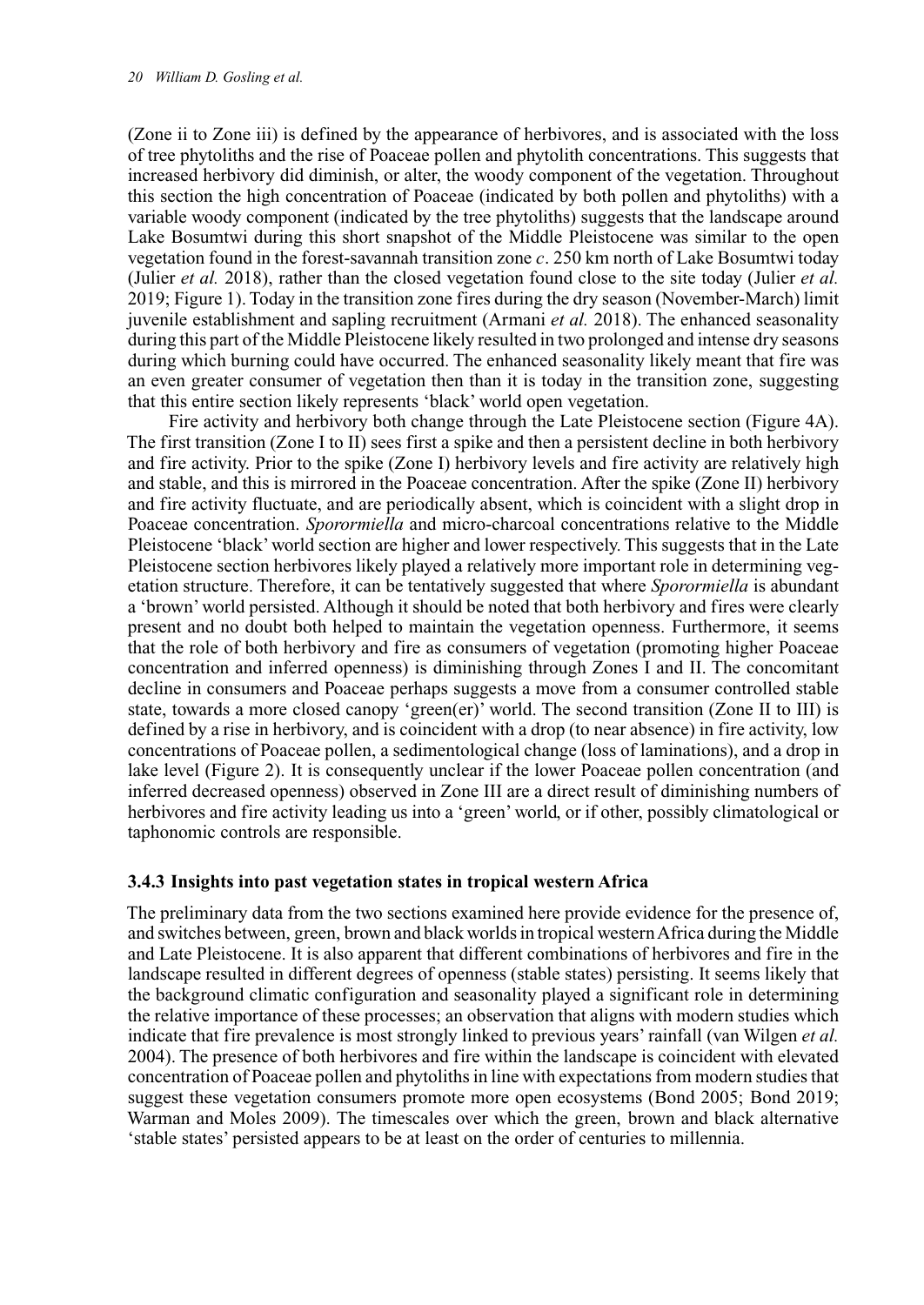It can be tentatively suggested that transitions between green, brown and black worlds occur over decades to centuries; however, it should also be noted that both gradual transitions seem to exist (i.e. in the Late Pleistocene section herbivory, fire activity and Poaceae all decline in a step wise fashion) as well as abrupt shifts (i.e. in the Middle Pleistocene section herbivory appears and tree phytoliths disappear at the same time). The different modes of transition suggest a complex series of interactions are responsible for initiating and driving vegetation dynamics during both time windows. This finding is in line with more recent data from savanna in eastern African that suggest that over the last 1400 years periodic fluctuations in woody cover driven by landscape processes are the rule, not the exception (Gillson 2004). Complex landscape scale processes have also been observed to be important over longer timescales during the transition out of the last interglacial period at Lake Bosumtwi (Shanahan *et al.* 2016) and over shorter timescales in the modern forest-savanna transition zone to the north (Ametsitsi *et al.* 2020). These findings emphasize the need for further empirical data to contextualize the role of processes, such as herbivory and fire activity, in determining vegetation states in Africa across space and through time.

#### **3.4.4 Future perspectives**

To determine the relative importance of herbivory and fire as consumers of vegetation, and how this changes through time, at Lake Bosumtwi further research is required. Firstly, a robust internal chronology should be established through detailed examination of the nature and frequency of the laminations, and secondly further details should be extracted from the palaeoecological and palaeoclimatic record. Specifically, detailed pollen and phytolith analyses are required at a higher temporal resolution to characterize trajectories of vegetation change. These vegetation data need to be supported by: (i) further charcoal analyses (micro- and macro-charcoal and charcoal chemistry) to reveal the biomass consumption and temperature of burning (Gosling *et al.* 2019; Whitlock and Larsen 2001), (ii) examination of a full suite of coprophilous fungal spores (not just *Sporormiella*) to provide insights into changing animal assemblages (Loughlin *et al.* 2018; van Geel and Aptroot 2006), and (iii) further independent evidence for climatic change should be sought, including further *δ*15N analysis to determine changes in moisture balance (Talbot 2001; Talbot and Johannessen 1992), and pollen chemical analysis to identify fluctuations in solar irradiance (Jardine *et al.* 2016; Jardine *et al.* 2021).

#### **3.5 CONCLUSIONS**

The examination of Middle and Late Pleistocene sections of the Lake Bosumtwi sediment core provide evidence for, and switches between, 'green', 'brown' and 'black' worlds. The different coloured worlds (alternative stable states) each seem to persist for hundreds to thousands of years. The addition, and subtraction, of herbivory and fire activity from the landscape around Lake Bosumtwi seems to have resulted in vegetation change occurring in both an abrupt and complex gradual fashion over decades to centuries. Although the mechanisms behind the changes in herbivory and fire activity remain largely ambiguous, it seems likely that seasonality modulated by orbital forcing plays a strong role in governing fire activity. To further our understanding of the persistence of, and transition between, alternative stable states around Lake Bosumtwi we now need to improve the chronological control, enhance our sampling resolution, and expand the range of proxies analysed to provide a comprehensive insight into past ecosystem dynamics. Armed with these data we will be able to better anticipate the impact of projected climate changes for tropical western Africa.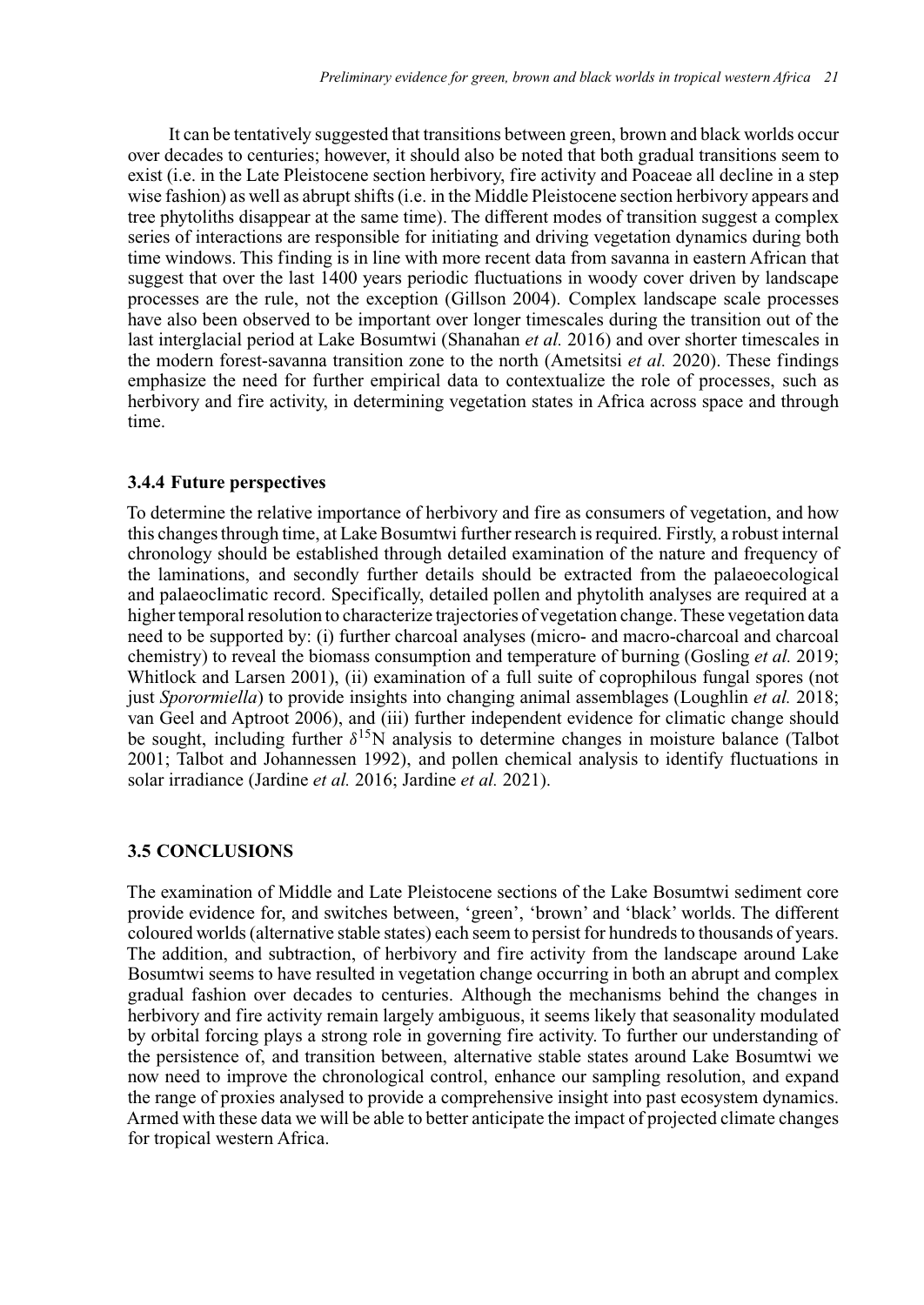### **ACKNOWLEDGEMENTS**

Palaeoecological data were generated by ZG and ER as part of their BSc Biology dissertation projects supervised by WDG and CNHM. CSM and AJ assisted with the pollen identifications. WG wrote the manuscript with contributions from all authors.

# **DATA AVALIABILITY**

All data presented in this manuscript can be downloaded from DOI: 10.6084/m9.figshare.127 38131

## **REFERENCES**

- Ametsitsi, G.K., van Langevelde, F., Logah, V., Janssen, T., Medina-Vega, J.A., Issifu, H., Ollivier, L., den Hartogh, K., Adjei-Gyapong, T. and Adu-Bredu, S., 2020, Fixed or mixed? Variation in tree functional types and vegetation structure in a forest-savanna ecotone in West Africa. *Journal of Tropical Ecology* **36**, pp. 133–149, 10.1017/S0266467420000085.
- Armani, M., van Langevelde, F., Tomlinson, K.W., Adu-Bredu, S., Djagbletey, G.D. and Veenendaal, E.M., 2018, Compositional patterns of overstorey and understorey woody communities in a forest–savanna boundary in Ghana. *Plant Ecology and Diversity* **11**, pp. 451–463, 10.1080/17550874.2018.1539133.
- Barry, D. and Hartigan, J.A., 1993, A Bayesian analysis for change point problems. *Journal of the American Statistical Association* **88**, pp. 309–319, 10.2307/2290726.
- Blois, J.L., Williams, J.W.J., Grimm, E.C., Jackson, S.T. and Graham, R.W., 2011, A methodological framework for assessing and reducing temporal uncertainty in paleovegetation mapping from late-Quaternary pollen records. *Quaternary Science Reviews* **30**, pp. 1926–1939, 10.1016/j.quascirev.2011.04.017.
- Bond, W.J., 2019, *Open Ecosystems: Ecology and Evolution Beyond the Forest Edge* (Oxford: Oxford University Press).
- Bond, W.J., 2005, Large parts of the world are brown or black: A different view on the 'Green World' hypothesis. *Journal of Vegetation Science* **16**, pp. 261–266, 10.1658/1100-9233(2005) 016[0261:LPOTWA]2.0.CO;2.
- Enslin, B., Potgieter, A., Biggs, H. and Biggs, R., 2000, Long term effects of fire frequency and season on the woody vegetation dynamics of the Sclerocarya birrea/Acacia nigrescens savanna of the Kruger National Park. *Koedoe* **43**, pp. 27–37, 10.4102/koedoe.v43i1.206.
- Gillson, L., 2004, Testing non-equilibrium theories in savannas: 1400 years of vegetation change in Tsavo National Park, Kenya. *Ecological Complexity* **1**, pp. 281–298, 10.1016/j.ecocom. 2004.06.001.
- Gosling, W.D., McMichael, C.N.H., Groenewoud, Z., Roding, E., Miller, C.S. and Julier, A.C.M., 2021, Data from: Preliminary evidence for green, brown and black worlds in tropical western Africa during the Middle and Late Pleistocene. *FigShare Data Repository*, 10.6084/ m9.figshare.12738131.
- Gosling, W.D., Cornelissen, H. and McMichael, C.N.H., 2019, Reconstructing past fire temperatures from ancient charcoal material. *Palaeogeography, Palaeoclimatology, Palaeoecology* **520**, pp. 128–137, 10.1016/j.palaeo.2019.01.029.
- Gosling, W.D., Miller, C.S. and Livingstone, D.A., 2013, Atlas of the tropical West African pollen flora. *Review of Palaeobotany and Palynology* **199**, pp. 1–135, 10.1016/j.revpalbo. 2013.01.003.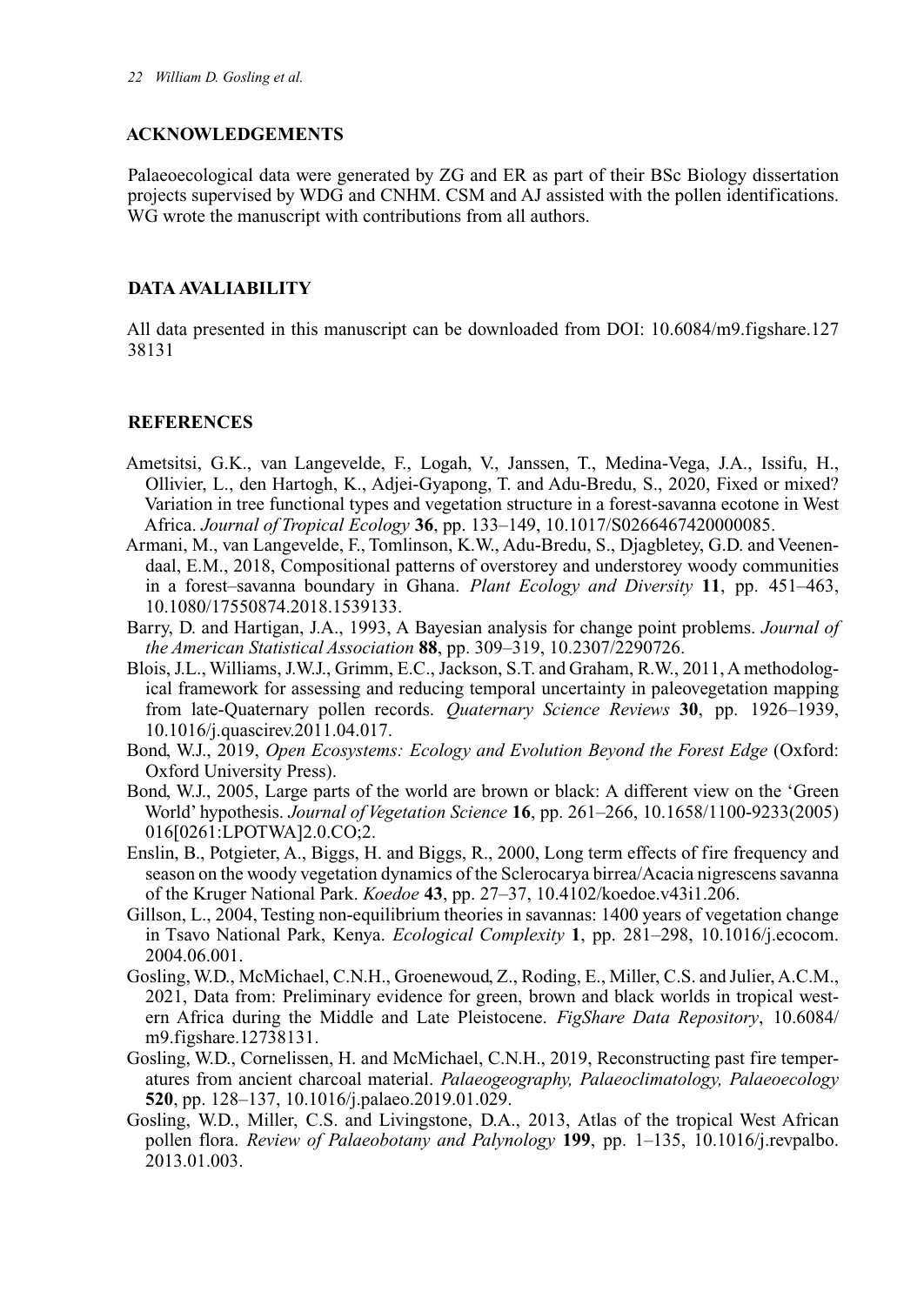- Ivory, S.J. and Russell, J., 2016, Climate, herbivory, and fire controls on tropical African forest for the last 60ka. *Quaternary Science Reviews* **148**, pp. 101–114, 10.1016/j.quascirev.2016. 07.015.
- Jardine, P.E., Fraser, W.T., Lomax, B.H., Sephton, M.A., Shanahan, T.M., Miller, C.S. and Gosling, W.D., 2016, Pollen and spores as biological recorders of past ultraviolet irradiance. *Scientific Reports* **6**, article 39269, 10.1038/srep39269.
- Jardine, P.E., Hoorn, C., Beer, M.A.M., Barbolini, N., Woutersen, A., Bogota-Angel, G., Gosling, W.D., Fraser, W.T., Lomax, B.H., Huang, H., Sciumbata, M., He, H. and Dupont-Nivet, G., 2021, Sporopollenin chemistry and its durability in the geological record: An integration of extant and fossil chemical data across the seed plants. *Palaeontology*. 10.1111/pala.12523

Juggins, S., 2005, *C2 Program version 1.5* (Newcastle upon Tyne: University of Newcastle).

- Julier, A.C.M., Jardine, P.E., Adu-Bredu, S., Coe, A.L., Duah-Gyamfi, A., Fraser, W.T., Lomax, B.H., Malhi, Y., Moore, S., Owusu-Afriyie, K. and Gosling, W.D., 2018, The modern pollenvegetation relationships of a tropical forest-savannah mosaic landscape, Ghana, West Africa. *Palynology* **42**, pp. 324–338, 10.1080/01916122.2017.1356392.
- Julier, A.C.M., Jardine, P.E., Adu-Bredu, S., Coe, A.L., Fraser, W.T., Lomax, B.H., Malhi, Y., Moore, S. and Gosling, W.D., 2019, Variability in modern pollen rain from moist and wet tropical forest plots in Ghana, West Africa. *Grana* **58**, pp. 45–62, 10.1080/00173134.2018.15 10027.
- King, J., Moutsinga, J. and Doufoulon, G., 1997, Conversion of anthropogenic savanna to production forest through fire-protection of the forest-savanna edge in Gabon, Central Africa. *Forest Ecology and Management* **94**, pp. 233–247, 10.1016/S0378-1127(96)03925-4.
- Koeberl, C., Peck, J., King, J.W., Milkereit, B., Overpeck, J.T. and Scholz, C.A., 2005, The ICDP Lake Bosumtwi drilling project: A first report. *Scientific Drilling* **1**, pp. 23–27, 10.5194/sd-1- 23-2005.
- Koeberl, C., Milkereit, B., Overpeck, J.T., Scholz, C.A., Amoako, P.Y.O., Boamah, D., Danuor, S.K., Karp, T., Kueck, J., Hecky, R.E., King, J.W. and Peck, J.A., 2007, An international and multidisciplinary drilling project into a young complex impact structure: The 2004 ICDP Bosumtwi Crater Drilling Project - An overview. *Meteoritics and Planetary Science* **42**, pp. 483–511, 10.1111/j.1945-5100.2007.tb01057.x.
- Koeberl, C., Reimold, W., Blum, J. and Chamberlain, C.P., 1998, Petrology and geochemistry of target rocks from the Bosumtwi impact structure, Ghana, and comparison with Ivory Coast tektites. *Geochimica et Cosmochimica Acta* **62**, pp. 2179–2196, 10.1016/S0016- 7037(98)00137-9.
- Loughlin, N.J.D., Gosling, W.D. and Montoya, E., 2018, Identifying environmental drivers of fungal non-pollen palynomorphs in the montane forest of the eastern Andean flank, Ecuador. *Quaternary Research* **89**, pp. 119–133, 10.1017/qua.2017.73.
- Maher, J.L.J., 1981, Statistics for microfossil concentration measurements employing samples spiked with marker grains. *Review of Palaeobotany and Palynology* **32**, pp. 153–191, 10.1016/0034-6667(81)90002-6.
- May, R.M., 1977, Thresholds and breakpoints in ecosystems with a multiplicity of stable states. *Nature* **269**, pp. 471–477, 10.1038/269471a0.
- Miller, C.S. and Gosling, W.D., 2014, Quaternary forest associations in lowland tropical West Africa. *Quaternary Science Reviews* **84**, pp. 7–25, 10.1016/j.quascirev.2013.10.027.
- Miller, C.S., Gosling, W.D., Kemp, D.B., Coe, A.L. and Gilmour, I., 2016, Drivers of ecosystem and climate change in tropical WestAfrica over the past ∼540 000 years. *Journal of Quaternary Science* **31**, pp. 671–677, 10.1002/jqs.2893.
- Moore, P.D., Webb, J.A. and Collinson, M.E., 1991, *Pollen Analysis*, 2nd edition (Oxford: Blackwell Scientific).
- Nicholson, S.E., 2009, A revised picture of the structure of the "monsoon" and land ITCZ over West Africa. *Climate Dynamics* **32**, pp. 1155–1171, 10.1007/s00382-008-0514-3.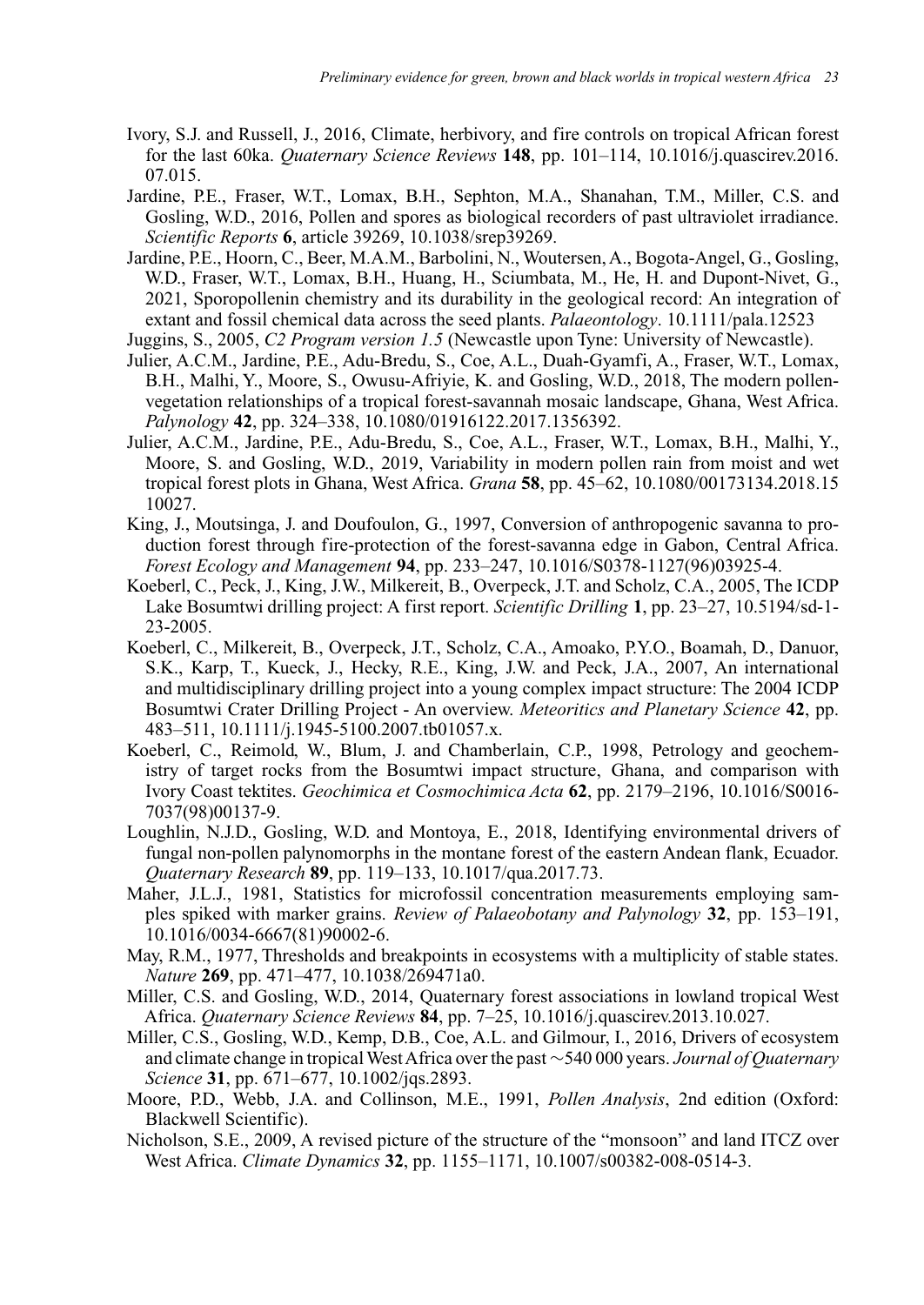- Piperno, D.R., 2006, *Phytoliths: A Comprehensive Guide for Archaeologists and Paleoecologists* (Lanham: Alta Mira Press).
- Riginos, C., Porensky, L.M., Veblen, K.E., Odadi, W.O., Sensenig, R.L., Kimuyu, D., Keesing, F., Wilkerson, M.L. and Young, T.P., 2012, Lessons on the relationship between livestock husbandry and biodiversity from the Kenya Long-term Exclosure Experiment (KLEE). *Pastoralism: Research, Policy and Practice* **2**, 10.1186/2041-7136-2-10, article 10.
- Roques, K.G., O'Connor, T.G. and Watkinson, A.R., 2001, Dynamics of shrub encroachment in an African savanna: Relative influences of fire, herbivory, rainfall and density dependence. *Journal of Applied Ecology* **38**, pp. 268–280, 10.1046/j.1365-2664.2001.00567.x.
- Rucina, S.M., Muiruri, V.M., Kinyanjui, R.N., McGuiness, K. and Marchant, R., 2009, Late Quaternary vegetation and fire dynamics on Mount Kenya. *Palaeogeography, Palaeoclimatology, Palaeoecology* **283**, pp. 1–14, 10.1016/j.palaeo.2009.08.008.
- Sankaran, M., Ratnam, J. and Hanan, N., 2008, Woody cover in African savannas: The role of resources, fire and herbivory. *Global Ecology and Biogeography* **17**, 236–245, 10.1111/j.1466- 8238.2007.00360.x.
- Scheffer, M., Carpenter, S., Foley, J.A., Folke, C. and Walker, B., 2001, Catastrophic shifts in ecosystems. *Nature* **413**, pp. 591–596, 10.1038/35098000.
- Shanahan, T.M., Peck, J.A., McKay, N., Heil, C.W., King, J., Forman, S.L., Hoffmann, D.L., Richards, D.A., Overpeck, J.T. and Scholz, C., 2013a, Age models for long lacustrine sediment records using multiple dating approaches - An example from Lake Bosumtwi, Ghana. *Quaternary Geochronology* **15**, pp. 47–60, 10.1016/j.quageo.2012.12.001.
- Shanahan, T.M., McKay, N., Overpeck, J.T., Peck, J.A., Scholz, C., Heil, C.W. and King, J., 2013b, Spatial and temporal variability in sedimentological and geochemical properties of sediments from an anoxic crater lake in West Africa: Implications for paleoenvironmental reconstructions. *Palaeogeography, Palaeoclimatology, Palaeoecology* **374**, pp. 96–109, 10.1016/j.palaeo.2013.01.008.
- Shanahan, T.M., Hughen, K.A., McKay, N.P., Overpeck, J.T., Scholz, C.A., Gosling, W.D., Miller, C.S., Peck, J.A., King, J.W. and Heil, C.W., 2016, CO<sub>2</sub> and fire influence tropical ecosystem stability in response to climate change. *Scientific Reports* **6**, 29587, 10.1038/srep29587.
- Staver, A.C., Bond, W.J., Stock, W.D., van Rensburg, S.J. and Waldram, M.S., 2009, Browsing and fire interact to suppress tree density in an African savanna. *Ecological Applications* **19**, pp. 1909–1919, 10.1890/08-1907.1.
- Stebbing, E.P., 1937, *The Forests of West Africa and the Sahara* (London and Edinburgh: W. and R. Chambers Ltd.).
- Stockmarr, J., 1971, Tablets with spores used in absolute pollen analysis. *Pollen et Spore* **XIII**, pp. 615–621.
- Talbot, M.R., 2001, Nitrogen isotopes in palaeolimnology. In *Tracking Environmental Change Using Lake Sediments. Volume 2. Physical and Geochemical Methods* edited by Last, W.M. and Smol, J.P., (Dordrecht, Boston and London: Kluwer Academic Press), pp. 401–439.
- Talbot, M.R. and Johannessen, T., 1992, A high resolution palaeoclimatic record for the last 27 500 years in tropical West Africa from the carbon and nitrogen isotopic composition of lacustrine organic matter. *Earth and Planetary Science Letters* **110**, pp. 23–37, 10.1016/0012- 821X(92)90036-U.
- van Geel, B. and Aptroot, A., 2006, Fossil ascomycetes in Quaternary deposits. *Nova Hedwigia* **82**, pp. 313–329, 10.1127/0029-5035/2006/0082-0313.
- vanWilgen, B., Govender, N., Biggs, H., Ntsala, D. and Funda, X., 2004, Response of savanna fire regimes to changing fire-management policies in a large African national park. *Conservation Biology* **18**, pp. 1533–1540, 10.1111/j.1523-1739.2004.00362.x.
- Warman, L. and Moles, A.T, 2009, Alternative stable states in Australia's wet tropics: A theoretical framework for the field data and a field-case for the theory. *Landscape Ecology* **24**, pp. 1–13, 10.1007/s10980-008-9285-9.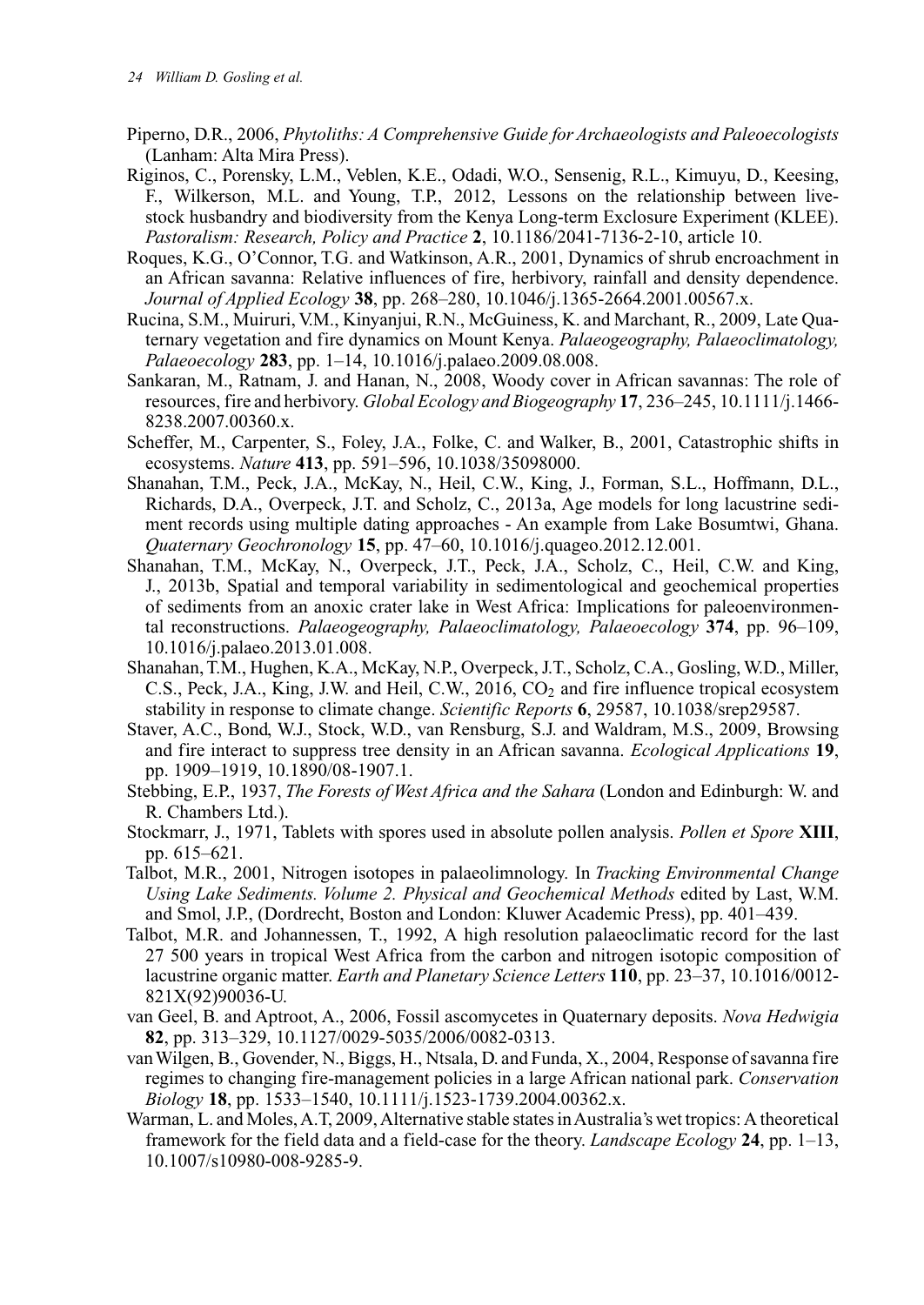- White, F., 1983, *The Vegetation of Africa: A Descriptive Memoir to Accompany the Unesco/AETFAT/UNSO vegetation map of Africa* (UNESCO).
- Whitlock, C. and Larsen, C., 2001, Charcoal as a fire proxy. In *Tracking Environmental Change Using Lake Sediments Volume 3: Terrestrial, Algal and Siliceous Indicators*, edited by Smol, J.P., Birks, H.J.B., and Last, W.M., (Dordrecht, Boston and London: Kluwer Academic Press), pp. 75–98.